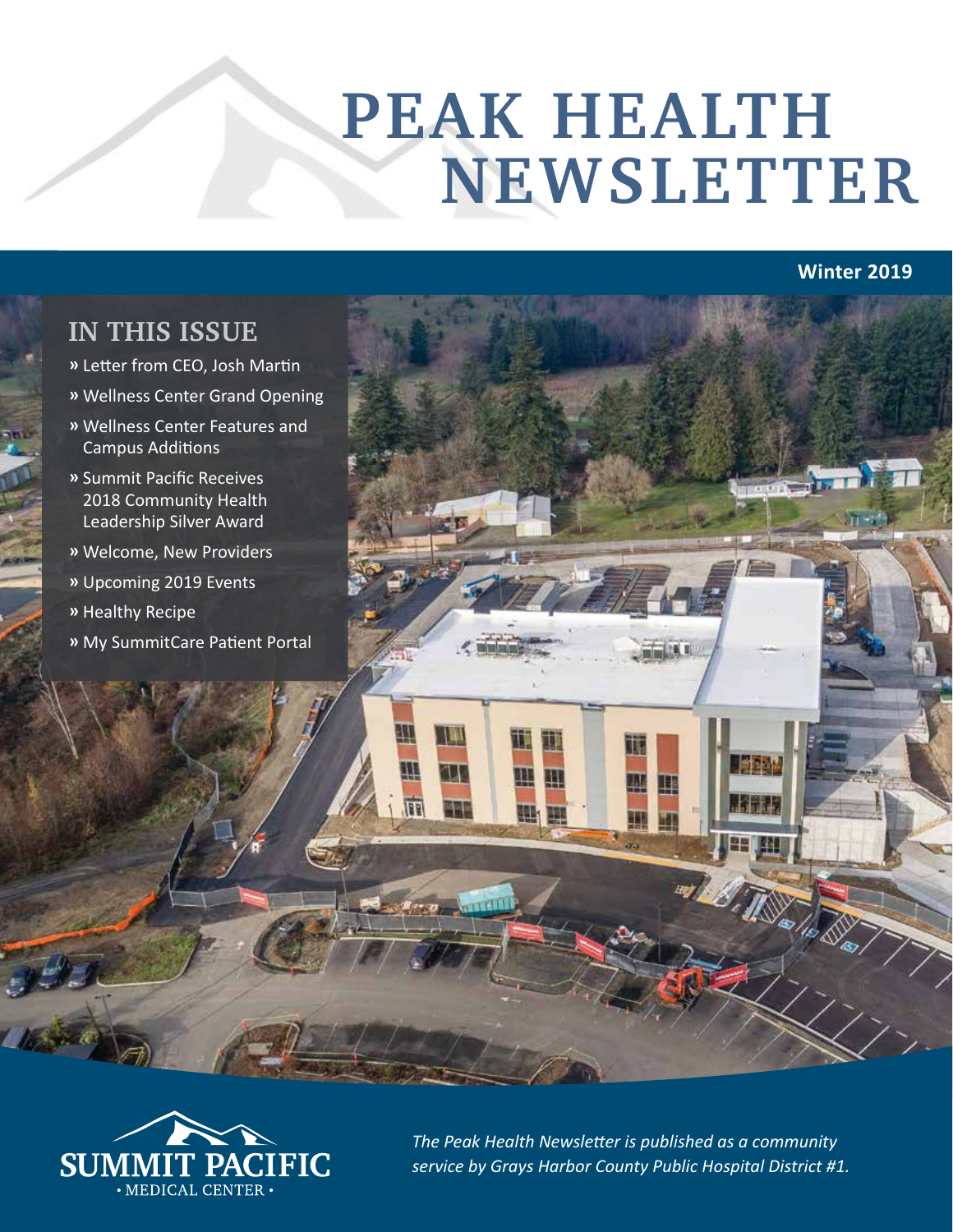## **Message from the CEO**



## **Dear Neighbors,**

I hope you and your loved ones enjoyed the holiday season and all our community has to offer that time of year. My family and I love going to the different events and exploring new ways to get involved. From festivals to celebrations and volunteering, I love the sense of pride, service and appreciation this community has.

At Summit Pacific, we are proud to be your trusted partner in healthcare and we appreciate your continued support as we work to build a healthy, vibrant future. We are committed to doing what is best for our community and patients; not only for today, but for generations to come. As many of you know, a healthy future requires good decisions and investments today, which is exactly why we have invested in a state-of-the-art, transformational Wellness Center.

Many patients and community members have asked me, *"Josh, what is a Wellness Center?"* and the simple answer is, *"It is a place to come and be well!"*

The new 60,000-square-foot Wellness Center will increase access to many of the services our patients already need and use including: laboratory, diagnostic imaging, physical and occupational therapy and of course, primary care. Thoughtfully designed, with the patient experience in mind, the building incorporates an integrated team-based approach to care that focuses on the whole person.

Additionally, we will be offering an array of fitness classes, a park and plaza for community events, cooking demonstrations, health-related educational programs and much more. Our goal is to impact the health of our community in new and meaningful ways to provide better outcomes for each patient.

Throughout this issue, you will find even more information about our new Wellness Center and services, a snapshot of some of our signature community events for 2019, a hearty warm recipe to try this season, information about new providers, our new patient portal app and more.

Thank you for letting us be your trusted partner in healthcare!

L Mont

**Josh Martin, MBA** *Chief Executive Officer*





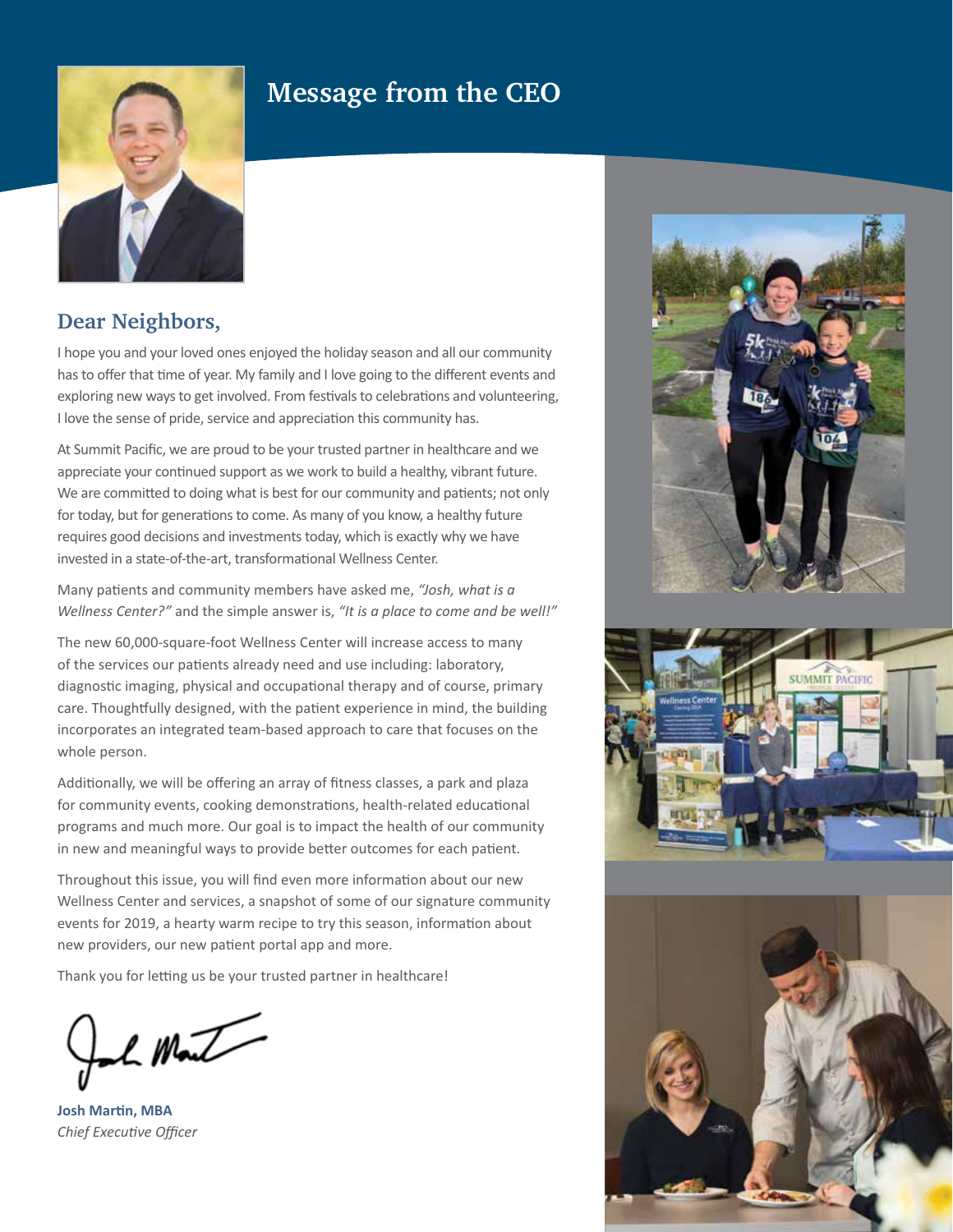*Summit Pacific's Wellness Center* 





The weather was excellent for the Summit Pacific Wellness Center Ribbon Cutting & Grand Opening held on Friday, January 25, 2019. The official ribbon cutting took place at noon, with special guest speakers, a toast, hors d'oeuvres, climbing wall demos and self-guided tours. An incredible 800 guests from the community were in attendance throughout the day, and more than 80 employee volunteers provided event support.





## **Get the right care,** *at the right time!*

#### Primary Care Clinics

#### *Open Monday through Friday 7 a.m. to 5 p.m.*

Summit Pacific's primary care clinics specialize in family medicine for patients of all ages. Our clinics are staffed by a variety of board certified providers specializing in pediatric care, women's health, chronic disease management, naturopathic medicine and more. Call 360-346-2222 to schedule a new patient appointment today!

#### Same Day Clinic

#### *Open Monday through Friday 7 a.m. to 5 p.m.*

Feeling ill and can't get an appointment with your Summit Pacific primary care provider? Simply call 360-346-2222 to schedule with one of our Same Day Clinic providers.



#### Urgent Care Clinic *Open Daily 8 a.m. to 8 p.m.*

Walk-in service for cold, flu, stomach pains, earaches, sprains and strains, rashes, cuts, burns, mild asthma, eye irritation and more!

#### Emergency Department

#### *Open 24/7*

Visit the Emergency Department, or call 911, for lifethreatening illness or injury.

#### View wait times online! *Emergency Department & Urgent Care*

Visit sp-mc.org to view Urgent Care and Emergency Department wait times. Look for the "wait times" button on our home page. In case of an urgent concern or emergency, call 911 or go to the nearest emergency department right away. Wait times are approximate and provided for informational purposes only.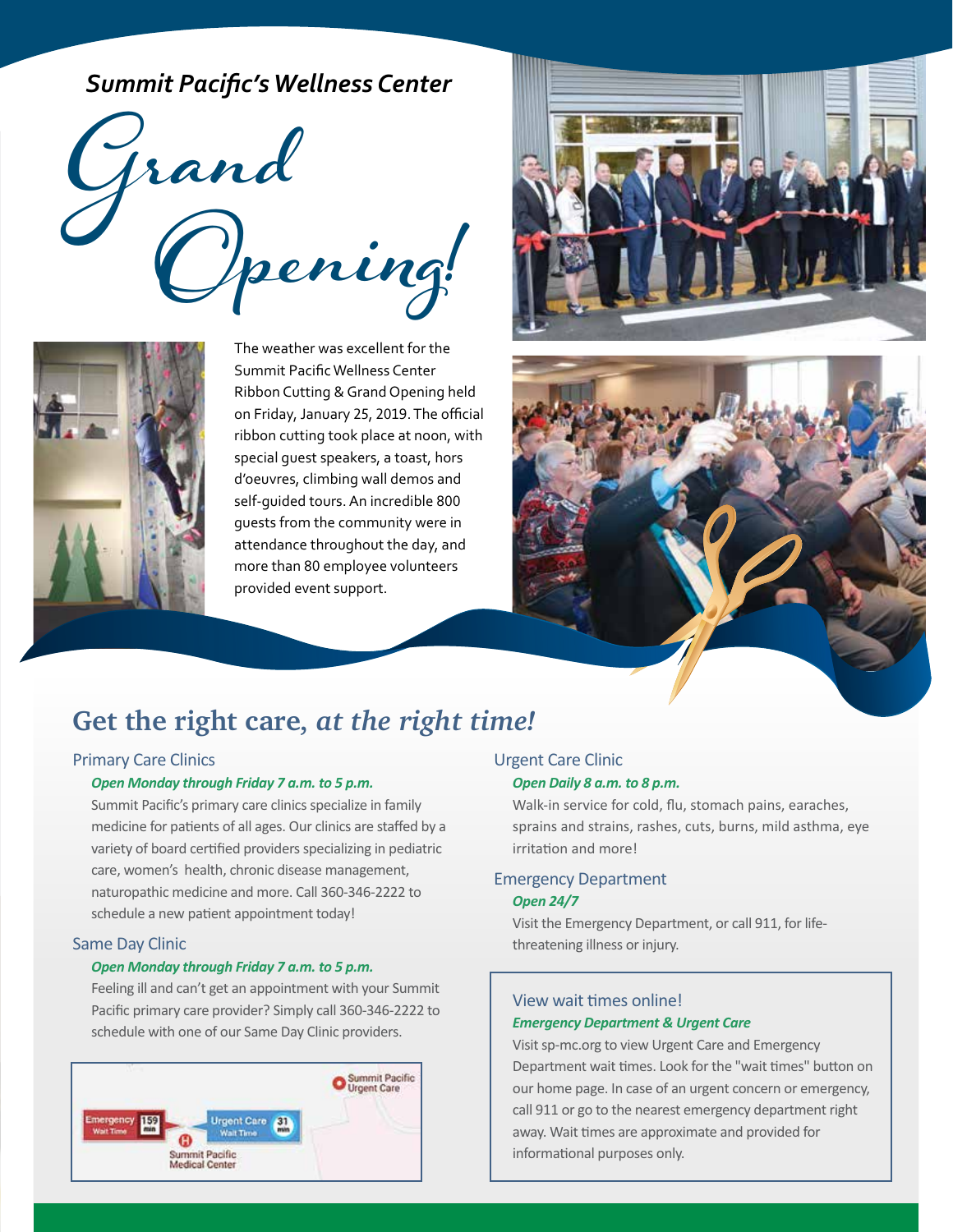## **Wellness Center Features & Services**

At Summit Pacific, we are transforming the way we deliver healthcare by expanding our definition of who our patients are and how to best care for them. We are working to provide our community access to increased services, programs and the support needed to avoid preventable ailments and live longer, happier, healthier lives.

Patients now have increased access to some of the routine services needed to support their care plans, including primary care, laboratory, diagnostic imaging, therapy and more!

#### **Primary Care Clinic**

Both Elma Family Medicine and Summit Pacific Healthcare Clinic have moved into the Wellness Center's third floor primary care suite. The new clinic space allows us the opportunity to hire additional primary care providers and increase availability for patients. The primary care suite also offers a pediatric waiting area, specially catered to our littlest patients.

#### **Laboratory**

The lab space features four draw stations, one of those being a private pediatric draw room. Point of care testing such as basic drug screens, glucose levels, basic urinalysis, hemoglobin, INR and others can be drawn and analyzed in the Wellness Center.

#### **Diagnostic Imaging**

Summit Pacific will now be offering diagnostic imaging services in both the Medical Center and Wellness Center. Summit Pacific Medical Center will continue offering MRI and CT scans, ultrasound, echocardiogram (echo) and X-ray while the Wellness Center will offer women's ultrasound services, bone density scans, body composition scans and mammography.

#### **The Café @ Summit**

Chef Brandon and our Food and Nutrition Services team have expanded into a much larger space, which features a demo kitchen. The café will offer made to order items and coffee, and will provide catering for our many new conference spaces, all available for public use.

#### **Physical and Occupational Therapy & Fitness Classes**

Our 1,000-square-foot therapy gym located within Summit Pacific Medical Center will continue to serve our inpatients, while our outpatient therapy services will be moving to the Wellness Center's new 10,000-square-foot therapy gym. The new gym space gives us the room to hire additional physical therapists and accommodate a higher number of physical and occupational therapy patients.

We will be working with local community partners to offer additional health and fitness offerings including yoga, martial arts and massage!

#### **Community Education & Support Groups**

Summit Pacific will continue to offer a variety of free monthly community education classes and will be adding additional support groups including groups for those with diabetes or caring for diabetics, a cancer survivors group and a group for Alzheimer's caregivers.

#### **Indoor Activity Areas**

The second (and main) floor of the Wellness Center offers both a view of our rock climbing wall and a children's play area that features boulders to climb or sit on, a fire lookout and a starry night sky.

#### **Outpatient Pharmacy**

Patients are sure to appreciate the convenience of having a pharmacy in the same building as their primary care clinic. We are excited to welcome Elma HealthMart Pharmacy to our new space.

## **Campus Additions**

During the construction of our new Wellness Center, we have taken the opportunity to make additional enhancements in multiple areas around our campus! Patients and community members will notice increased access to parking and multiple outdoor activity spaces.



#### **Summit Plaza**

Our plaza is located right outside of the first-floor therapy entrance of the Wellness Center and will feature trellises with lush greenery, a water feature and splash pad for the summer months and will act as event space for farmers markets, cooking demonstrations and more!

#### **Pacific Park and Community Fitness Trail**

Slides, climbing structures and adult exercise equipment, all in a parklike setting, encourage play and bring joy and fun to healthy living. The park and outdoor activity area will help us reach the youngest in our community and get them excited about moving and being outdoors, and will engage the whole family in healthy activity!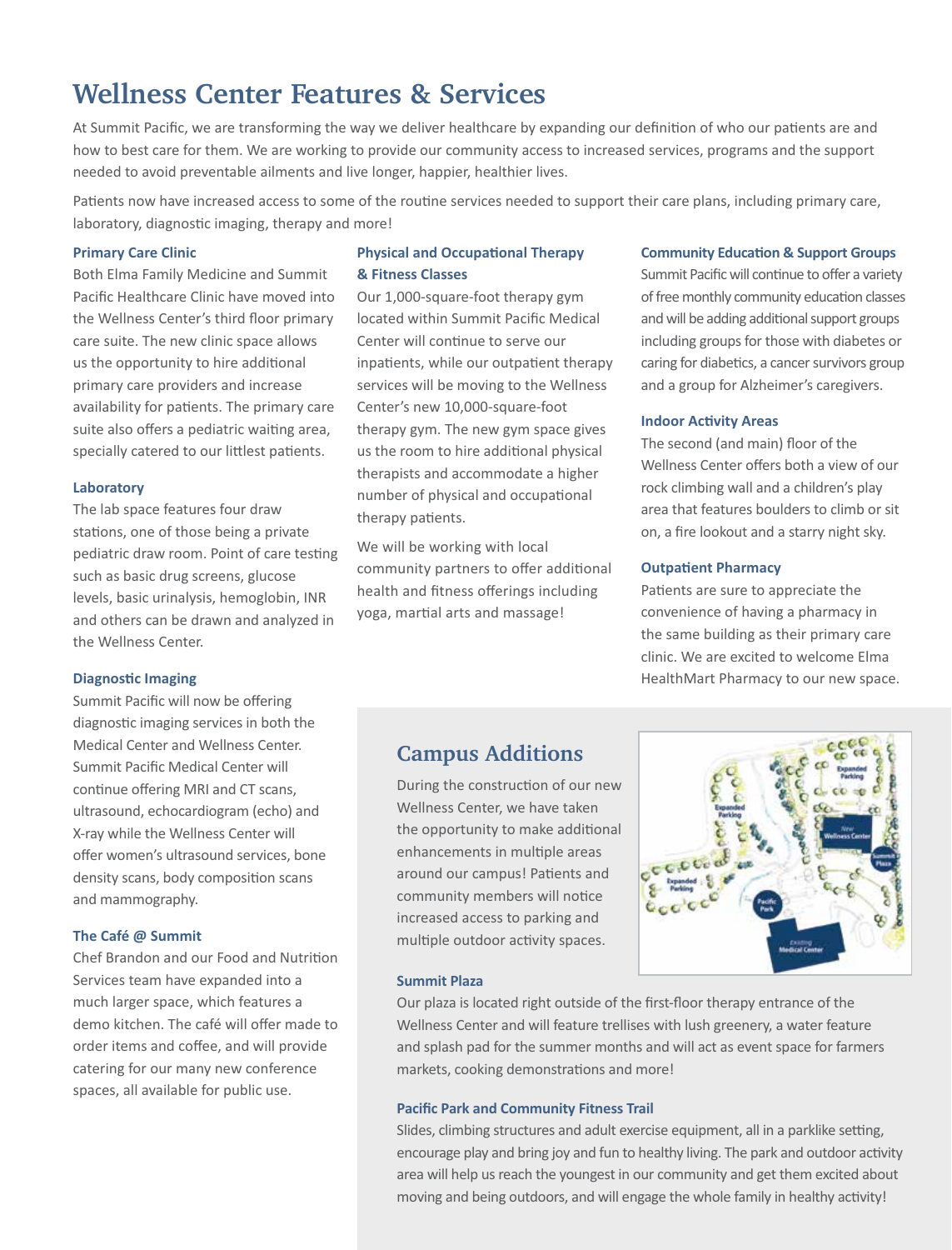### **Welcome, New Providers**



#### **Marcus Heisler, MD, MPH**

Dr. Marcus Heisler specializes in family and preventive medicine and enjoys working with all ages and entire families. He is passionate about preventing and treating chronic diseases, helping individuals quit smoking and working with patients to reverse chronic diseases.



#### **Rebecca Bodle-Shingu, ARNP**

Rebecca comes to Summit Pacific with more than 20 years of experience as a primary care provider. She has a passion for encouraging people to be as healthy as they can be through health promotion and educating her patients. She is looking forward to caring for our rural community and hopes to see patients of all ages!



#### **Samuel Engemann, DO**

Dr. Engemann provides primary care in addition to general outpatient and inpatient internal medicine. He cares for adults of all walks of life whose care needs range from routine screening, to coordination and management of rare and complicated diseases. He is wound care certified and has completed additional training in cranial osteopathic treatments. He is passionate about improving the lives of patients with heart failure, metabolic syndrome, chronic pain, substance abuse and the geriatric population.



**Washington State Hospital Association** 

# **Summit Pacific Receives Health Leadership Silver Award**

This past October, the Washington State Hospital Association honored a select seven hospitals with prestigious awards at their Annual Member Meeting. Summit Pacific Medical Center was honored

to receive a 2018 Community Health Leadership Silver Award for its Care Coordination with an Integrated Model initiative. The Community Health Leadership Award is among the association's highest honors awarded to healthcare organizations in Washington state.

Summit Pacific has earned this esteemed award for its flourishing care coordination program, which offers patients guidance in health coaching, chronic disease management, transitional care management and advance care planning.

"We are honored to be recognized for our work in care coordination and look forward to continuing and growing this model of care," said Dr. Tammy Moore, Chief Clinical Officer. "Sometimes, all patients need is to know that they have support and how to access it."

If you'd like to know more about the Washington State Hospital Association's Community Health Leadership Awards, visit WSHA.org.



- t canola oil slices bacon, chopped medium onion, chopped 2 stalks celery, chopped 2 t chopped fresh thyme or 1 t dried medium red potato, diced
- 8-oz bottle clam juice (see Tips)
- bay leaf
- 3 c low-fat milk
- c all-purpose flour
- $\frac{3}{4}$  t salt
- 12 oz fresh clam
	- strips (see Tips), chopped, or 3 6-oz cans chopped
- baby clams, rinsed 2 scallions, thinly
- sliced

**1** Heat oil in a large saucepan over medium heat. Add bacon and cook until crispy, 4 to 6 minutes. Transfer half of the cooked bacon to a paper towel-lined plate with a slotted spoon. Add onion, celery and thyme to the pan; cook, stirring, until beginning to soften, about 2 minutes. Add potato, clam juice and bay leaf. Bring to a simmer, cover and cook until the vegetables are just tender, 8 to 10 minutes.

<sup>2</sup> Whisk milk, cream, flour and salt in a medium bowl. Add to the pan and return to a simmer, stirring, over medium-high heat. Cook, stirring, until thickened, about 2 minutes. Add clams and cook, stirring occasionally, until the clams are just cooked through, about 3 minutes more.

<sup>3</sup> To serve, discard bay leaf. Ladle into bowls and top each serving with some of the reserved bacon and scallions.

**Tips:** Check sodium carefully when using clam juice because the amount of sodium can vary dramatically between brands. We use Bar Harbor clam juice with only 120 mg sodium per 2-ounce serving.

Look for fresh clam strips at the seafood counter.

Makes 6 servings, generous 1 c each. Per serving: 253 calories; 13 g fat (6 g sat, 4 g mono); 59 mg cholesterol; 20 g carbohydrate; 16 g protein; 1 g fiber; 585 mg sodium; 392 mg potassium. Nutrition bonus: Iron (50% daily value), Vitamin C (23% dv), Calcium (21% dv), Vitamin A (17% dv).